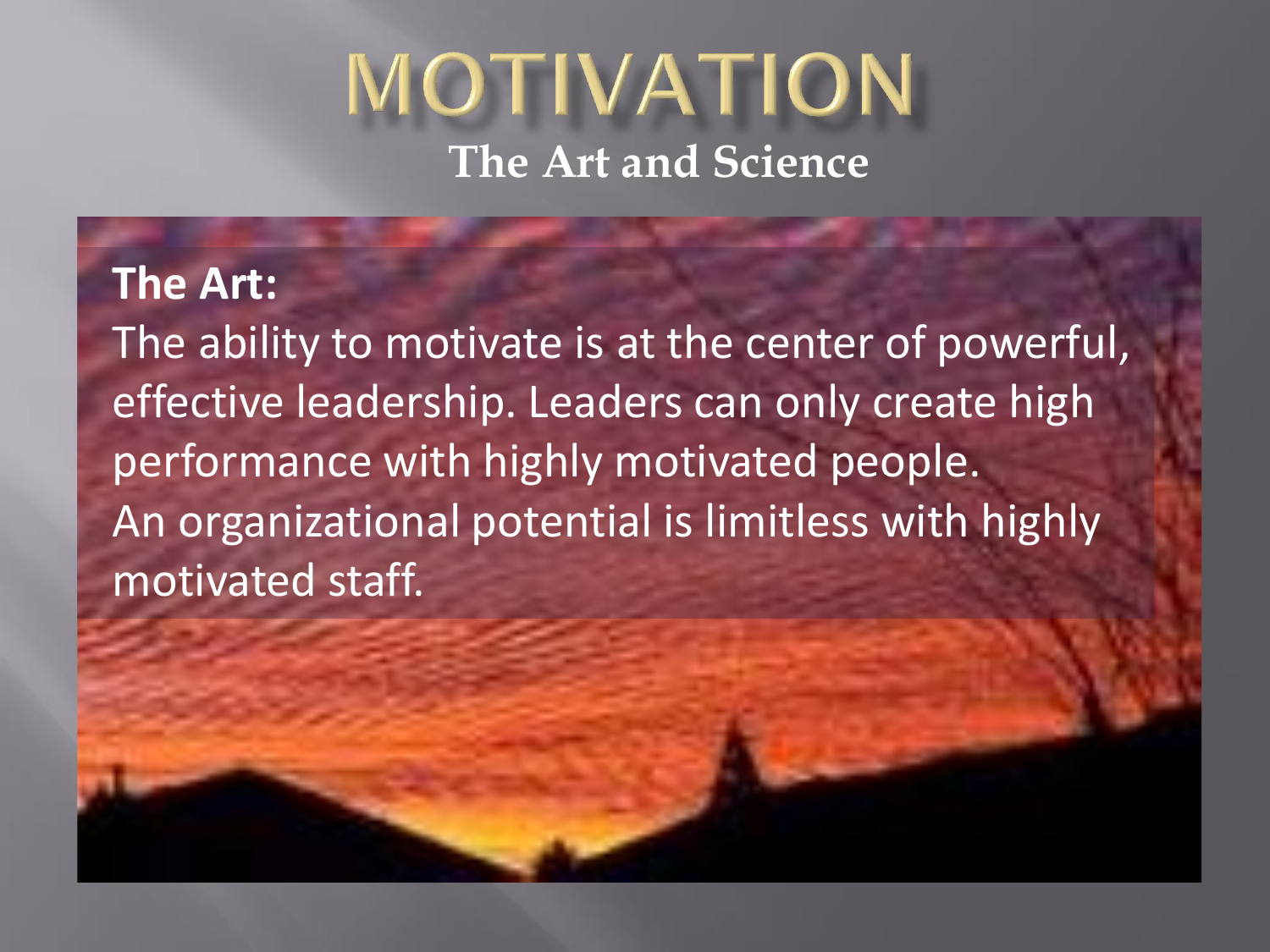# The Science

Motivation is important in most aspects of human behavior. When making a decision your choice is Influenced by your motivational state.

والأقتصاد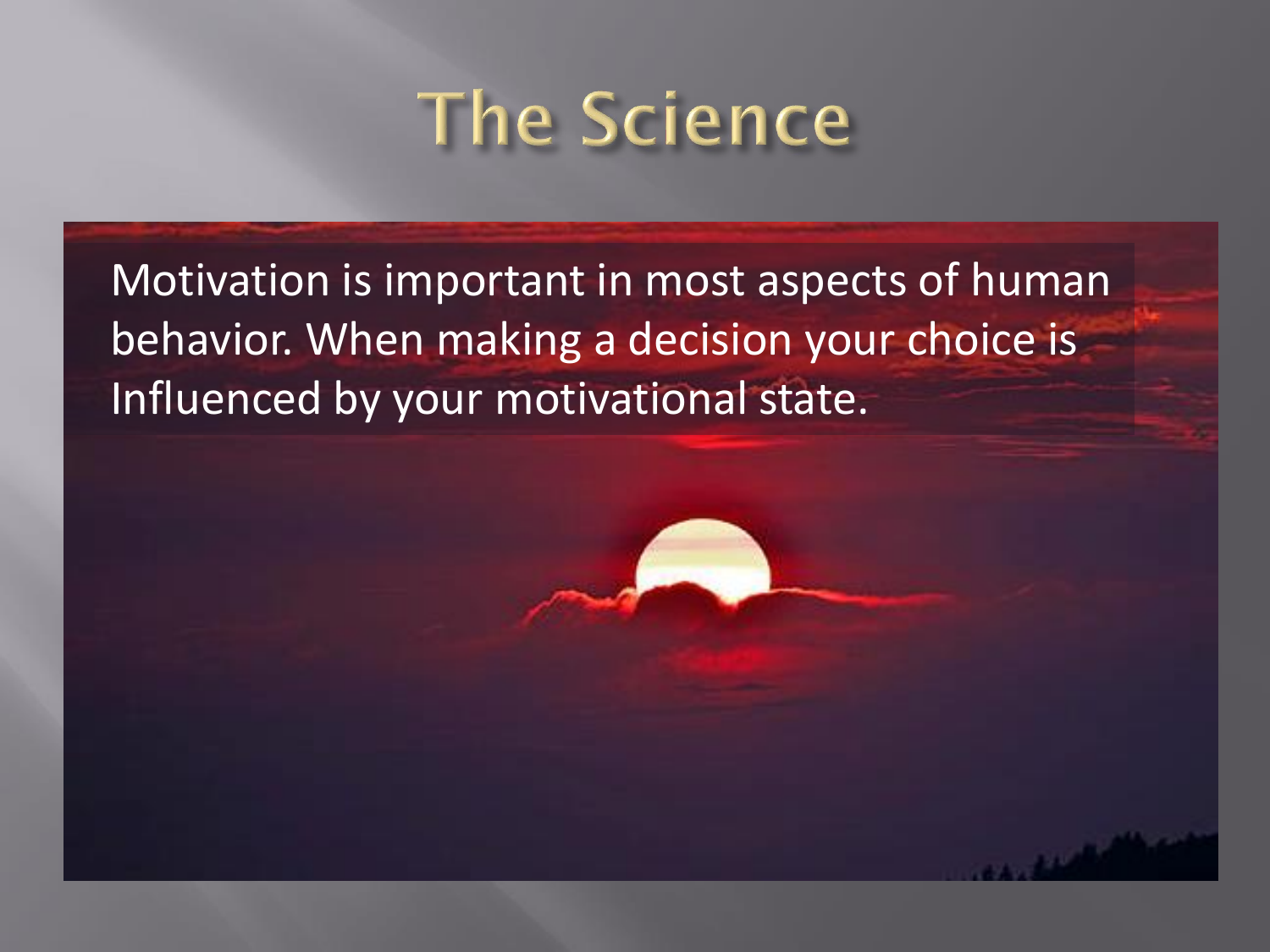# So What is Motivation?

In everyday life, the term "Motivation" is typically used to describe **why** a person does something. It is a **desire to "act" in order to "achieve a goal"**.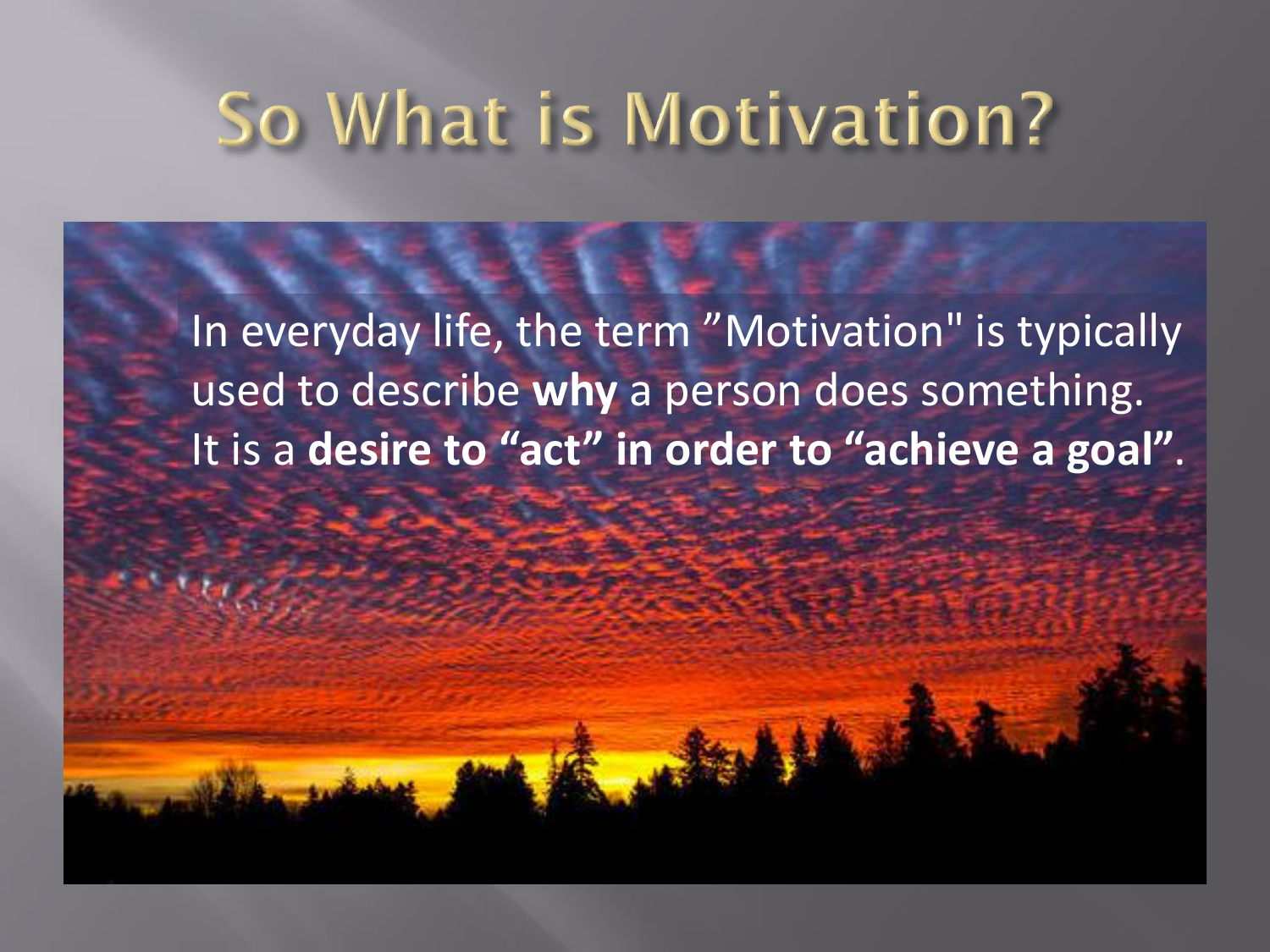#### **Ways to Encourage & Motivate**

**"Choose Few and Manageable Goals. Affirm Self-Identify. Encourage Technologies. Encourage the Feeling of Usefulness. Encourage Adaptive, Flexible** Coping skills.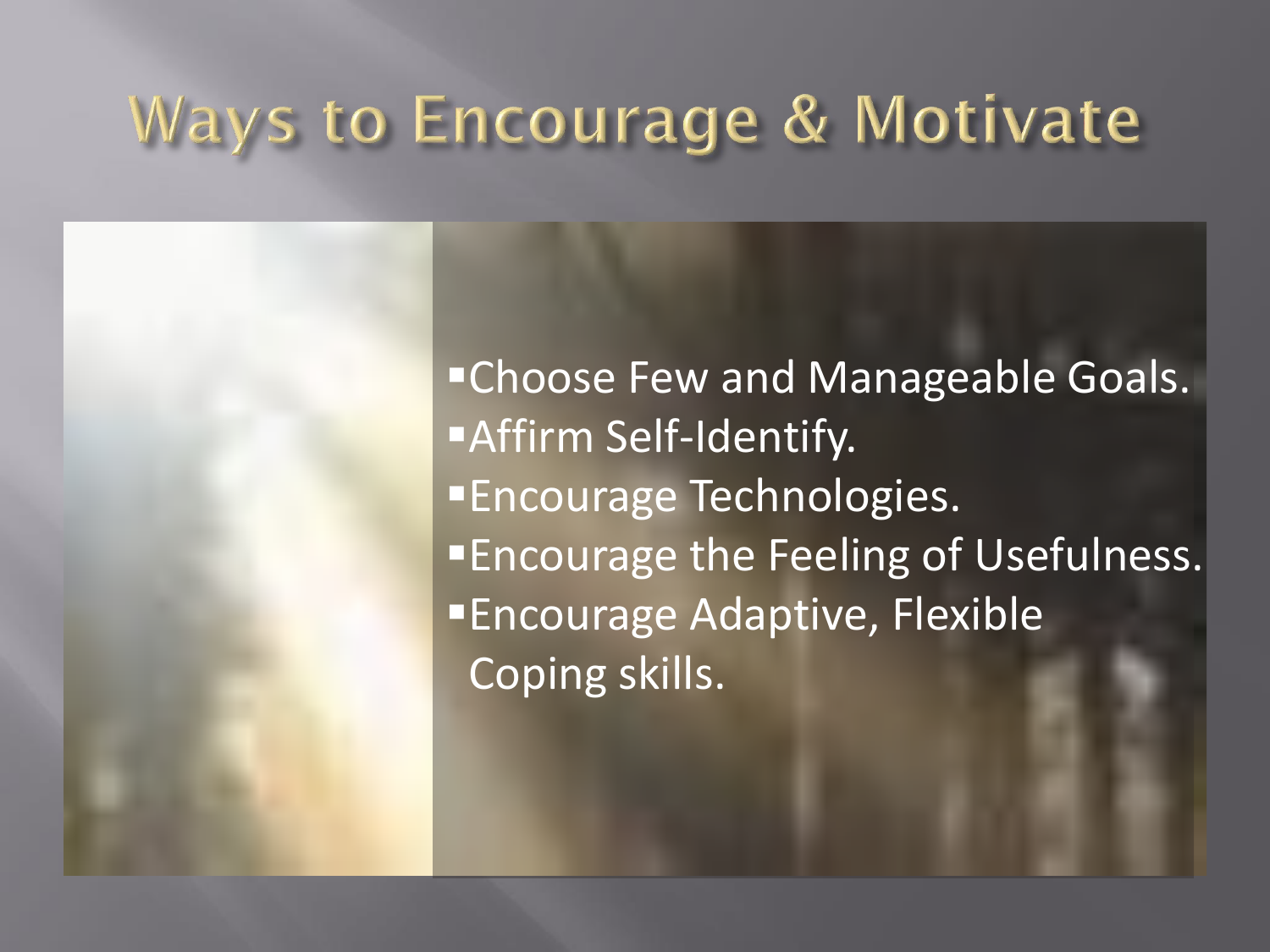### **Motivation Changes With Aging**

Older people are less motivated by money and enthusiasm from others. Seniors are more motivated by family and nature. It is in our senior years that **"being Sociable"** becomes the biggest priority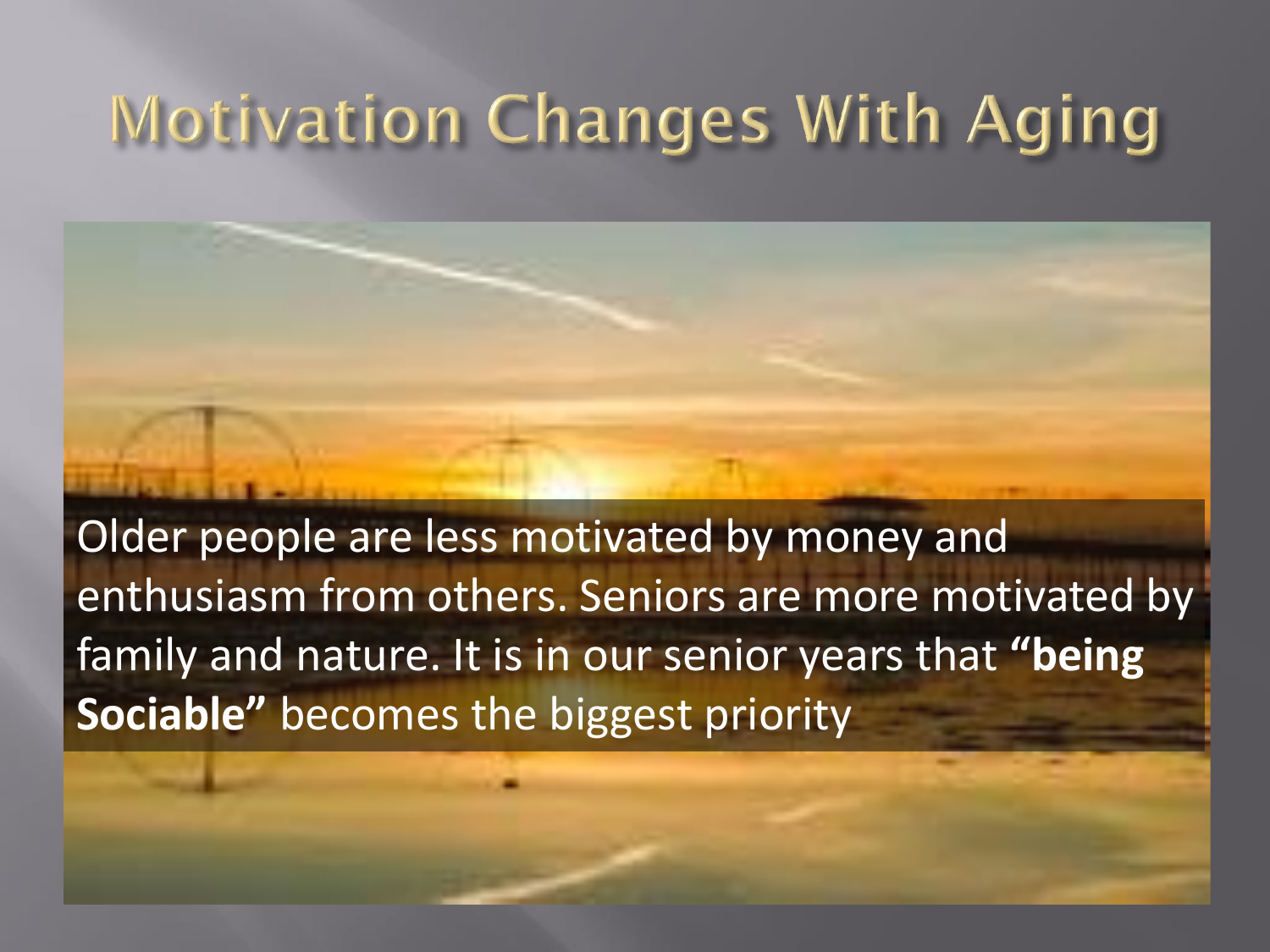## How to Stay Motivated

**Set goals. Example 20 Figure 1 Section** Ferricanson. **Find things that interest you in** the things that don't ■Make your goal public. **Plot your progress. Use rewards. Don't do it alone**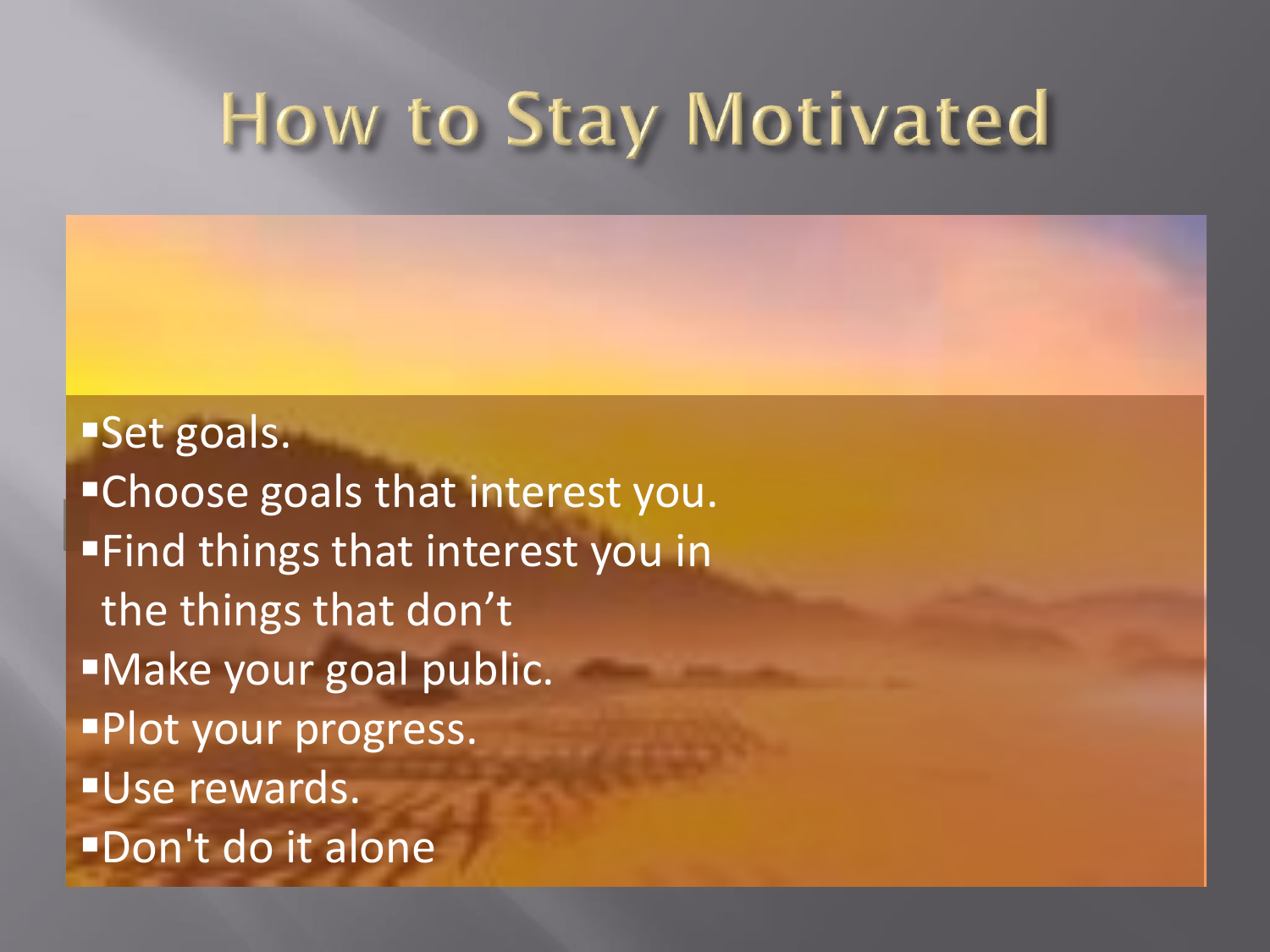# **Setting Goals**

**Set goals that match your abilities, and that** are challenging. **Start small and work your way up to** achieving your expectations **IDENTIFY THE RESOUTCES that you may need to** achieve your goals. It is never too late in life to set goals that are appropriate for your interests and abilities